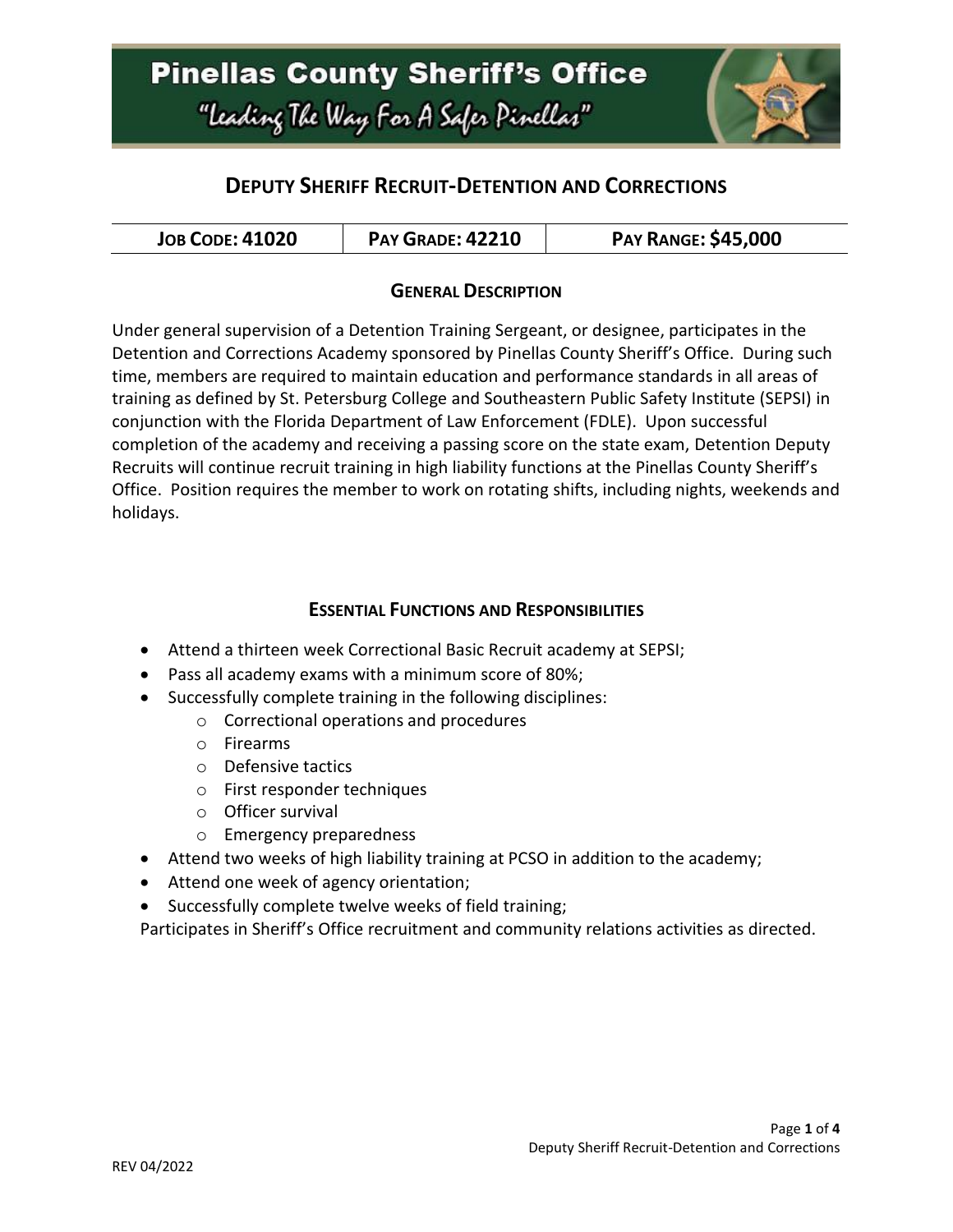# **Pinellas County Sheriff's Office** "Leading The Way For A Safer Pinellar"



#### **QUALIFICATIONS**

- Must be at least 19 years of age.
- High school graduation or equivalent diploma from an institution accredited by an accrediting body recognized by the U. S. Dept. of Education or licensed as a degree granting institution by the Commission for Independent Education.
- Attainment of previous college credits from a regionally accredited college that includes English Comp I –OR- successfully pass the PERT administered by St. Petersburg College.
- Pass the Police Officer's Screening Test administered by Human Resources.
- Pass the Pinellas County Sheriff's Office new hire physical assessment.
- Pass the Criminal Justice Basic Abilities Test for corrections.
- Successful completion of correctional training as required by the State of Florida.
- Upon completion of training, must obtain certification by the Florida Criminal Justice Standards and Training Commission as authorized by F.S.S. 943.13.
- Must have a valid Florida Driver's License.

### **KNOWLEDGE, SKILLS, AND ABILITIES**

- Ability to meet requirements of the SEPSI Academy in all high liability areas (firearms, defensive tactics, firefighting)
- Ability to learn Florida Model Jail Standards and Sheriff's Office rules and regulations as applied to correctional work.
- Ability to apply modern correctional principles and practices.
- Ability to learn applicable laws, ordinances, rules and regulations.
- Ability to learn cardio pulmonary resuscitation.
- Ability and willingness to learn the principles of criminology and penology, as applied to the corrections profession.
- Ability to react quickly and calmly in emergency situations.
- Ability to understand, express, and carry out oral and written instructions.
- Ability to work closely with others as a team.
- Ability to enforce the rules and policies of the Department of Detention and Corrections with firmness, tact, and impartiality, and to deal courteously with the public.
- Ability to observe and respond to situations promptly and objectively.
- Ability to meet requirements of periodic in-service training in all high liability areas (firearms, defensive tactics, etc).
- Ability to train with and use safe handcuffing procedures.
- Ability to use and care for equipment and devices used in the corrections profession.
- Ability to comply with the Drug Free Workplace Act.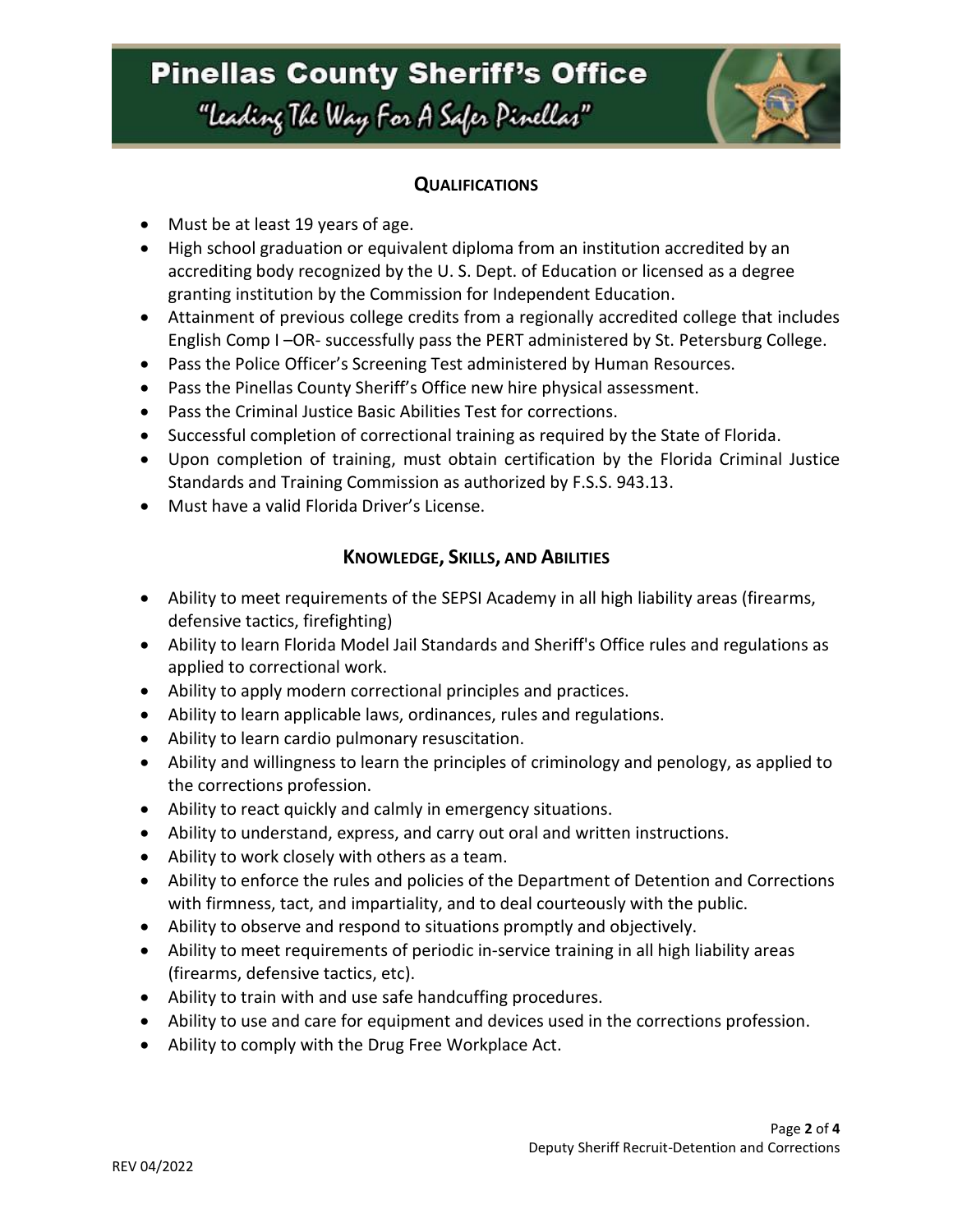# **Pinellas County Sheriff's Office** "Leading The Way For A Safer Pinellar"



### **PHYSICAL ABILITIES**

The physical abilities listed below are requirements to perform the essential functions and responsibilities.

- Requires satisfactory medical standards as stated on FDLE form CJSTC 75A, agency medical physical clearance form, and the following:
	- $\circ$  Visual acuity of 20/30 vision standard in each eye; if corrective lenses must be used to satisfy 20/30 vision standard, uncorrected vision should be no worse than 20/100 in each eye.
	- o Hearing acuity, single hearing levels should not exceed 25 decibels at either 500, 1000, or 2000 Hz nor exceed 30 decibels at 3000 Hz frequencies in each ear.
- Ability to lift 50 lbs. from floor to waist.
- Ability to perceive sounds at normal voice range and sounds transmitted by radio and sirens.
- Ability to maintain a level of physical conditioning to be able to physically subdue and restrain inmates.
- Ability to meet the physical conditioning requirements of periodic in-service training in all high liability areas (firearms, defensive tactics, A.S.P., tactical driving).
- Ability to render physical assistance.
- Ability to wear and use a Scott Air Pack on his/her back, which weighs approximately 30 lbs.
- Ability to climb standard stairs, while carrying a 12 gauge shotgun on a sling, which weighs approximately 8 pounds, or Scott Air Pack.
- Ability to operate authorized revolver or semi-automatic handguns designated by the agency from a standing, crouching, kneeling, or prone position with either hand with accuracy; essentials for this requirement shall consist of, but not be limited to, the following: grip, stance, sighting under various lighting conditions, trigger control, body positioning, drawing techniques and loading/unloading.
- Ability to drive a motor vehicle in a safe and efficient manner. Essentials for this requirement shall include, but not be limited to the following:
	- o Ability to sit in a standard car seat.
	- o Ability to use right foot for operation of gas pedal.
	- o Ability to use right foot for operation of brake pedal.
	- o Ability to use column gearshift.
	- $\circ$  Ability to obtain and maintain a valid Florida driver's license (minimum Class E)
	- $\circ$  Ability to utilize standard vehicle emergency equipment; ability to use mirrors for safe vehicle operation.
	- o Ability to properly identify colors utilized in descriptions.
- Ability to perform all functions of the job classification without posing a direct threat to